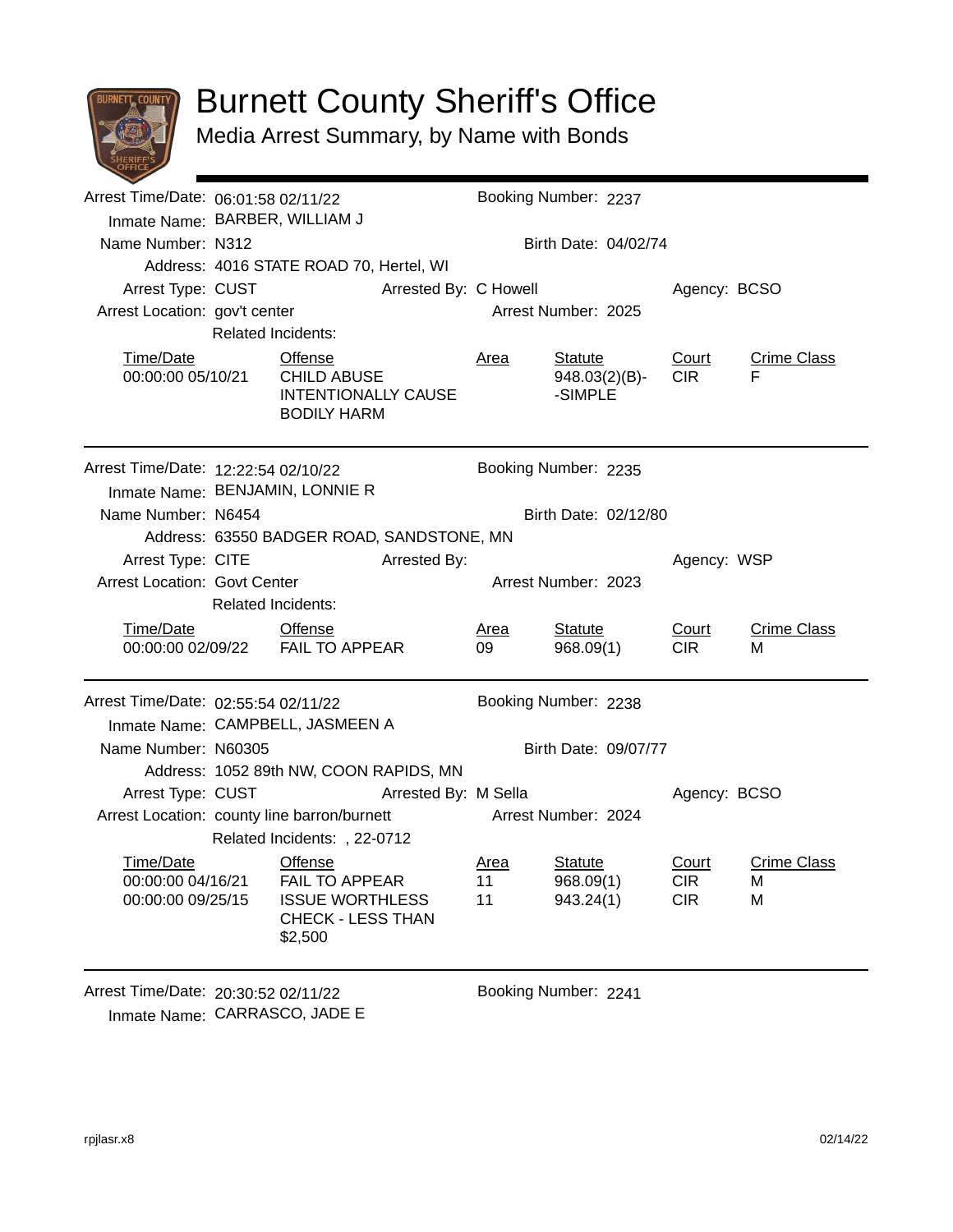| Name Number: 1739                                                                         | Birth Date: 08/15/87<br>Address: 14388 W COURT OREILLES LAKE DR, HAYWARD, WI<br>Arrest Type: VIEW<br>Arrested By: M Peterson<br>Arrest Location: 30215 STATE RD 35 77; Log Cabin Arrest Number: 2026<br>Store<br>Related Incidents: 22-0735 |                                                                                             |  |                            |                                                    |  |                     | Agency: BCSO            |  |  |
|-------------------------------------------------------------------------------------------|---------------------------------------------------------------------------------------------------------------------------------------------------------------------------------------------------------------------------------------------|---------------------------------------------------------------------------------------------|--|----------------------------|----------------------------------------------------|--|---------------------|-------------------------|--|--|
| Time/Date                                                                                 |                                                                                                                                                                                                                                             | <b>Offense</b>                                                                              |  | <u>Area</u><br><b>BCSO</b> | <b>Statute</b><br><b>WARRANT</b><br><b>OFFENSE</b> |  | Court               | <b>Crime Class</b><br>U |  |  |
| Arrest Time/Date: 23:50:22 02/11/22<br>Inmate Name: CARRASCO, JADE E<br>Name Number: 1739 |                                                                                                                                                                                                                                             |                                                                                             |  |                            | Booking Number: 2240<br>Birth Date: 08/15/87       |  |                     |                         |  |  |
|                                                                                           | Address: 14388 W COURT OREILLES LAKE DR, HAYWARD, WI<br>Arrest Type: CUST Arrested By: M Peterson<br>Arrest Location: 30215 STATE RD 35 77<br>Related Incidents: 22-0735                                                                    |                                                                                             |  |                            | Arrest Number: 2027                                |  |                     | Agency: BCSO            |  |  |
| Time/Date                                                                                 |                                                                                                                                                                                                                                             | <b>Offense</b><br>21:42:01 02/11/22 FAIL TO APPEAR                                          |  | Area<br>16                 | <b>Statute</b><br>968.09(1)                        |  | Court<br><b>CIR</b> | <b>Crime Class</b><br>м |  |  |
| Arrest Time/Date: 18:51:00 02/13/22<br>Inmate Name: GOMEZ, VICTOR L<br>Name Number: 5422  |                                                                                                                                                                                                                                             |                                                                                             |  |                            | Booking Number: 2246<br>Birth Date: 07/17/71       |  |                     |                         |  |  |
| Arrest Type: CUST                                                                         | Address: 2075 HIGHWAY 36E APT 208, N SAINT PAUL, MN<br>Arrested By: Mangen B<br>Arrest Location: COUNTY RD A & COUNTY RD C Arrest Number: 2032<br>Related Incidents: 22-0764                                                                |                                                                                             |  |                            |                                                    |  | Agency: BCSO        |                         |  |  |
| Time/Date<br>22:21:42 02/13/22                                                            |                                                                                                                                                                                                                                             | <b>Offense</b><br><b>OPERATE WHILE</b><br><b>INTOXICATED - 5TH OR</b><br><b>6TH OFFENSE</b> |  | Area<br>10                 | <b>Statute</b><br>346.63(1)(A)_5,6CIR              |  | Court               | <b>Crime Class</b><br>F |  |  |
| Arrest Time/Date: 02:17:00 02/13/22<br>Inmate Name: HASKINS, JORDAN A                     |                                                                                                                                                                                                                                             |                                                                                             |  |                            | Booking Number: 2242                               |  |                     |                         |  |  |
| Name Number: N67905                                                                       |                                                                                                                                                                                                                                             |                                                                                             |  |                            | Birth Date: 05/11/92                               |  |                     |                         |  |  |
| Arrest Type: CUST<br>Arrest Location: 26996 COUNTY RD A                                   |                                                                                                                                                                                                                                             | Address: 26996 COUNTY RD A, Spooner, WI<br>Related Incidents: 22-0755                       |  | Arrested By: M Sella       | Arrest Number: 2029                                |  | Agency: BCSO        |                         |  |  |
| Time/Date<br>03:15:20 02/13/22                                                            |                                                                                                                                                                                                                                             | <b>Offense</b><br><b>DOMESTIC ABUSE</b><br><b>ENHANCER</b>                                  |  | <u>Area</u><br>$12 \,$     | <b>Statute</b><br>968.075                          |  | Court<br><b>CIR</b> | <b>Crime Class</b><br>U |  |  |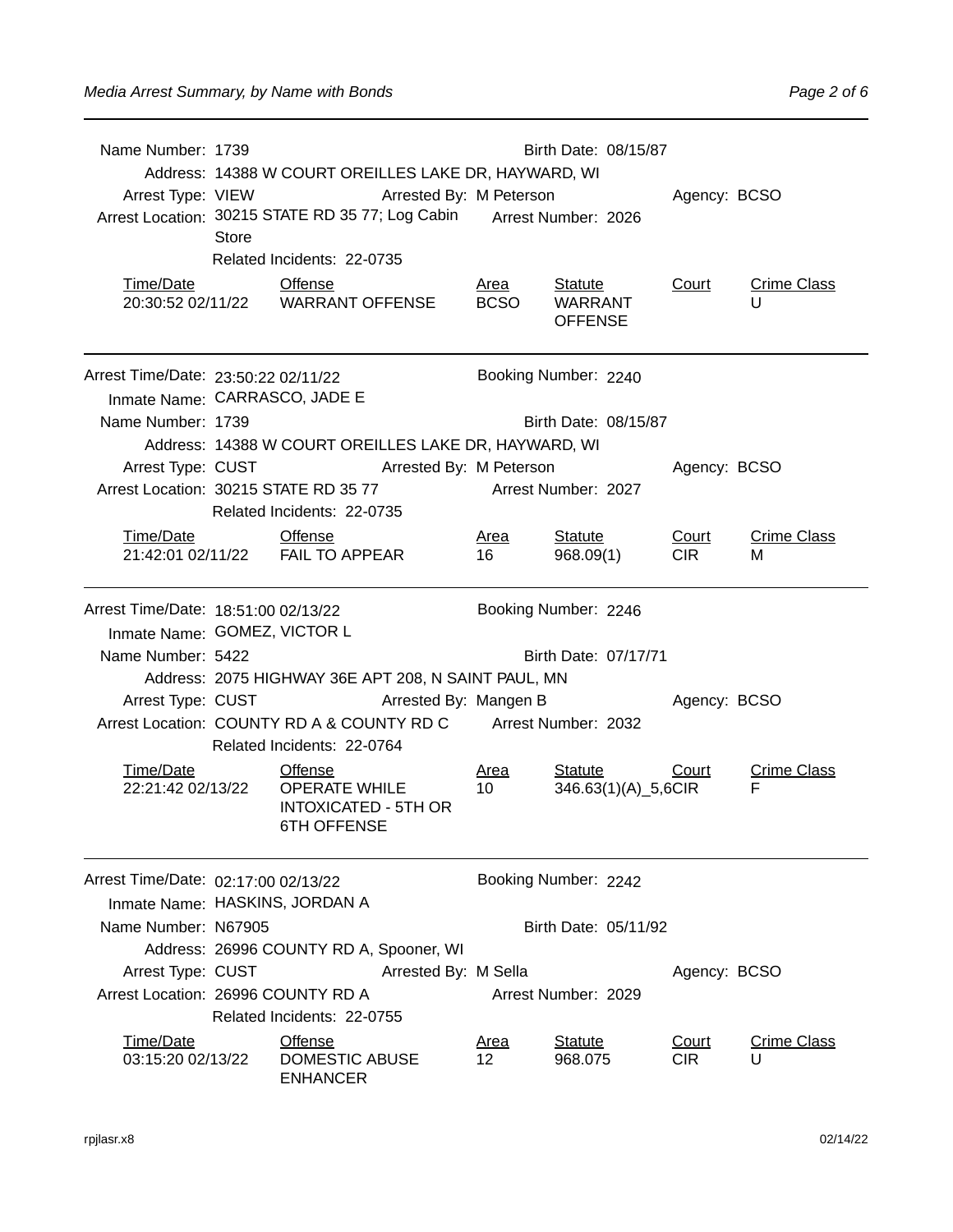| Time/Date<br>03:14:03 02/13/22                                        |                                                                                                          | Offense<br><b>BATTERY SIMPLE</b><br><b>ASSAULT</b>                                   | Area<br>12        | <b>Statute</b><br>940.19(1)     | Court<br>CIR <sub></sub> | <b>Crime Class</b><br>М |  |  |  |
|-----------------------------------------------------------------------|----------------------------------------------------------------------------------------------------------|--------------------------------------------------------------------------------------|-------------------|---------------------------------|--------------------------|-------------------------|--|--|--|
| 01:21:41 02/13/22                                                     | 03:12:38 02/13/22<br><b>STRANGULATION AND</b><br><b>SUFFOCATION</b><br>DOMESTIC ABUSE<br><b>ENHANCER</b> |                                                                                      | 12<br><b>BCSO</b> | 940.235(1)<br>968.075           | <b>CIR</b>               | F<br>U                  |  |  |  |
| Arrest Time/Date: 16:39:17 02/13/22                                   |                                                                                                          |                                                                                      |                   | Booking Number: 2245            |                          |                         |  |  |  |
| Inmate Name: JONES, RILEY C                                           |                                                                                                          |                                                                                      |                   |                                 |                          |                         |  |  |  |
| Name Number: N43182                                                   |                                                                                                          |                                                                                      |                   | Birth Date: 11/18/03            |                          |                         |  |  |  |
|                                                                       |                                                                                                          | Address: 6445 STATE ROAD 70, Siren, WI                                               |                   |                                 |                          |                         |  |  |  |
|                                                                       |                                                                                                          | Arrest Type: CUST Arrested By: J Wiltrout                                            |                   |                                 | Agency: BCSO             |                         |  |  |  |
| Arrest Location: 6445 STATE RD 70                                     |                                                                                                          |                                                                                      |                   | Arrest Number: 2031             |                          |                         |  |  |  |
|                                                                       |                                                                                                          | Related Incidents: 22-0763                                                           |                   |                                 |                          |                         |  |  |  |
| Time/Date<br>17:01:13 02/13/22                                        |                                                                                                          | <b>Offense</b><br><b>OPERATE VEHICLE W/</b><br><b>CONTROLLED</b><br><b>SUBSTANCE</b> | Area<br>09        | <b>Statute</b><br>346.63(1)(AM) | Court<br><b>CIR</b>      | <b>Crime Class</b><br>т |  |  |  |
| 17:04:02 02/13/22                                                     |                                                                                                          | POSSESSION OF DRUG<br>PARAPHERNALIA                                                  | 09                | 961.573(1)                      | <b>CIR</b>               | U                       |  |  |  |
| 17:05:06 02/13/22                                                     |                                                                                                          | POSSESSION OF<br><b>METHAMPHETAMINE</b>                                              | 09                | 961.41(3G)(G)                   | <b>CIR</b>               | F                       |  |  |  |
| 17:06:34 02/13/22                                                     |                                                                                                          | POSSESSION OF THC                                                                    | 09                | 961.41(3G)(E)                   | <b>CIR</b>               | M                       |  |  |  |
| 17:10:05 02/13/22                                                     |                                                                                                          | <b>FAIL TO APPEAR</b>                                                                | 09                | 968.09(1)                       | <b>CIR</b>               | U                       |  |  |  |
| Arrest Time/Date: 11:12:35 02/09/22<br>Inmate Name: JULEEN, MELINDA J |                                                                                                          |                                                                                      |                   | Booking Number: 2232            |                          |                         |  |  |  |
| Name Number: N61049                                                   |                                                                                                          |                                                                                      |                   | Birth Date: 10/24/80            |                          |                         |  |  |  |
|                                                                       |                                                                                                          | Address: 407 POLK AVE N, Frederic, WI                                                |                   |                                 |                          |                         |  |  |  |
| Arrest Type: CITE                                                     |                                                                                                          | Arrested By: L Wertz                                                                 |                   |                                 | Agency: BCSO             |                         |  |  |  |
| Arrest Location: 7410 COUNTY RD K                                     |                                                                                                          |                                                                                      |                   | Arrest Number: 2020             |                          |                         |  |  |  |
|                                                                       |                                                                                                          | <b>Related Incidents:</b>                                                            |                   |                                 |                          |                         |  |  |  |
| Time/Date<br>00:00:00 01/12/22                                        |                                                                                                          | Offense<br>FAIL TO INSTALL IID /<br>TAMPERING 2ND+<br><b>OFFENSE</b>                 | <b>Area</b><br>09 | <b>Statute</b><br>347.413(1)_2  | Court<br><b>CIR</b>      | <b>Crime Class</b><br>M |  |  |  |
| 00:00:00 01/12/22                                                     |                                                                                                          | OPERATE M/V WHILE<br>REVOKED - REV DUE TO<br>ALCOHOL/CONTR                           | 09                | $343.44(1)(B)$ &<br>(2)(AR)2    | <b>CIR</b>               | T                       |  |  |  |
| 00:00:00 01/12/22                                                     |                                                                                                          | SUBS/REFUSAL<br><b>BAIL JUMPING -</b><br><b>MISDEMEANOR</b>                          | 09                | 946.49(1)(A)                    | <b>CIR</b>               | M                       |  |  |  |
| 00:00:00 01/12/22                                                     |                                                                                                          | BAIL JUMPING - FELONY 09                                                             |                   | 946.49(1)(B)                    | <b>CIR</b>               | F                       |  |  |  |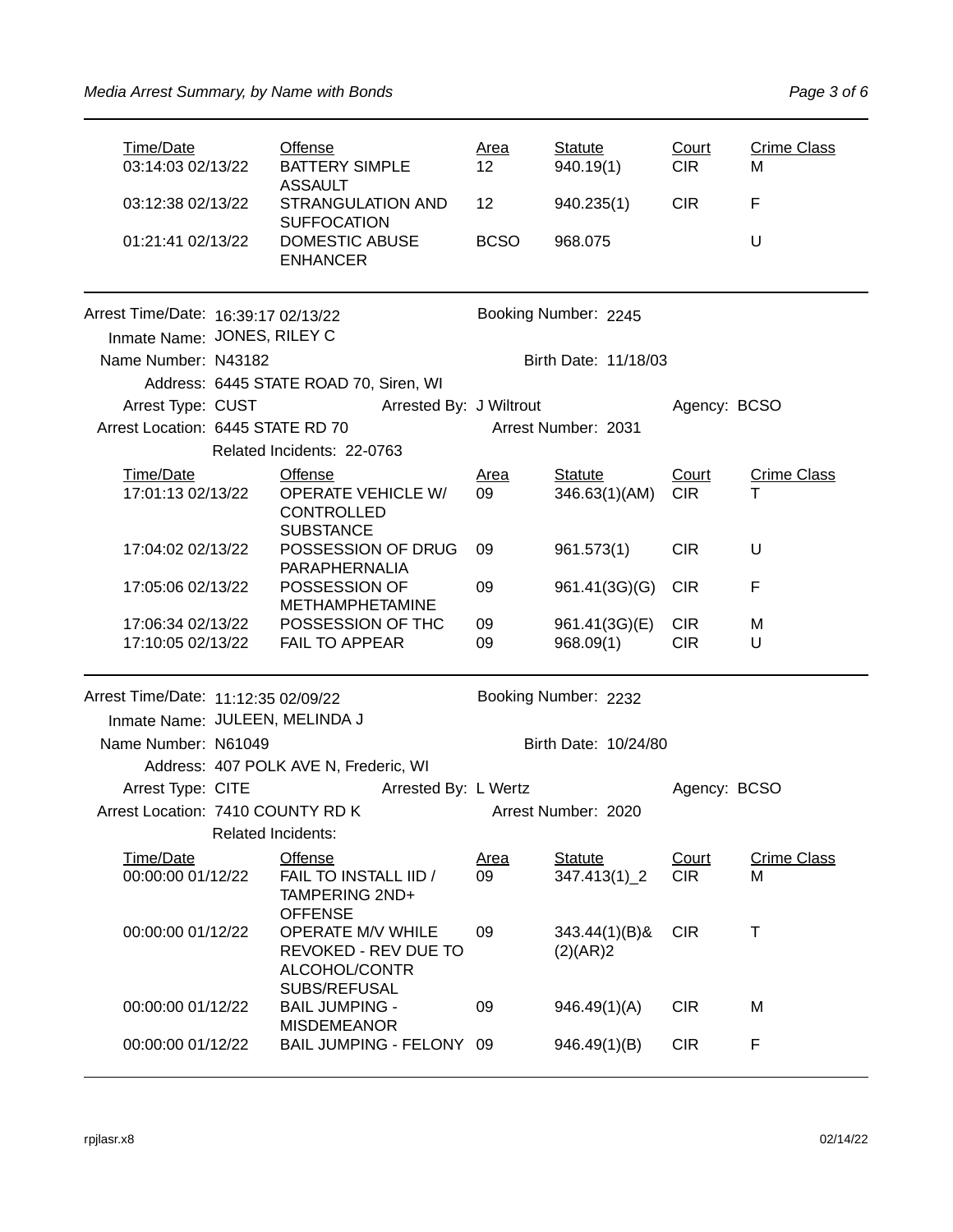| Arrest Time/Date: 14:28:45 02/09/22<br>Inmate Name: LIPTOW, TINA M<br>Name Number: N58510<br>Arrest Type: CITE |                                             | Address: 7456 CEDAR ST W, Webster, WI                         | Arrested By:               | Booking Number: 2234<br>Birth Date: 10/13/74 |                              |                          |                         |  |
|----------------------------------------------------------------------------------------------------------------|---------------------------------------------|---------------------------------------------------------------|----------------------------|----------------------------------------------|------------------------------|--------------------------|-------------------------|--|
|                                                                                                                | Arrest Location: 7410 COUNTY RD K           |                                                               |                            |                                              | Arrest Number: 2022          | Agency:                  |                         |  |
|                                                                                                                | <b>Related Incidents:</b>                   |                                                               |                            |                                              |                              |                          |                         |  |
| Time/Date                                                                                                      |                                             | <b>Offense</b>                                                |                            | <b>Area</b>                                  | <b>Statute</b>               | Court                    | <b>Crime Class</b>      |  |
| 00:00:00 12/18/21                                                                                              |                                             | POSSESSION OF                                                 |                            | 09                                           | 961.41(3G)(G)                | <b>CIR</b>               | F                       |  |
| 00:00:00 12/18/21                                                                                              |                                             | <b>METHAMPHETAMINE</b><br>POSSESSION OF DRUG<br>PARAPHERNALIA |                            | 09                                           | 961.573(1)                   | <b>CIR</b>               | U                       |  |
| Arrest Time/Date: 03:03:57 02/13/22                                                                            |                                             |                                                               |                            |                                              | Booking Number: 2243         |                          |                         |  |
| Inmate Name: MAGNUSON, IAN L                                                                                   |                                             |                                                               |                            |                                              |                              |                          |                         |  |
| Name Number: N57884                                                                                            |                                             |                                                               |                            |                                              | Birth Date: 10/20/99         |                          |                         |  |
|                                                                                                                |                                             | Address: 5302 COUNTY RD A, Webster, WI                        |                            |                                              |                              |                          |                         |  |
| Arrest Type: CUST                                                                                              |                                             |                                                               | Arrested By: Mangen B      |                                              |                              | Agency: BCSO             |                         |  |
| Arrest Location: COUNTY RD C & STATE RD 35                                                                     |                                             |                                                               |                            | Arrest Number: 2028                          |                              |                          |                         |  |
|                                                                                                                |                                             | Related Incidents: 22-0757                                    |                            |                                              |                              |                          |                         |  |
| Time/Date<br>03:03:57 02/13/22                                                                                 |                                             | <b>Offense</b><br>POSSESSION OF DRUG<br>PARAPHERNALIA         |                            | <u>Area</u><br><b>BCSO</b>                   | <b>Statute</b><br>961.573(1) | Court<br><b>CIR</b>      | <b>Crime Class</b><br>U |  |
| 03:03:57 02/13/22                                                                                              |                                             | PROBATION VIOLATION                                           |                            | <b>BCSO</b>                                  | 973.10                       | <b>CIR</b>               | U                       |  |
| 03:03:57 02/13/22                                                                                              |                                             | <b>FAIL TO APPEAR</b>                                         |                            | <b>BCSO</b>                                  | 968.09(1)                    | <b>CIR</b>               | U                       |  |
| 04:37:38 02/13/22                                                                                              |                                             |                                                               | BAIL JUMPING - FELONY 10   |                                              | 946.49(1)(B)                 | <b>CIR</b><br><b>CIR</b> | F                       |  |
| 04:38:15 02/13/22                                                                                              |                                             | <b>BAIL JUMPING -</b><br><b>MISDEMEANOR</b>                   |                            | 10                                           | 946.49(1)(A)                 |                          | M                       |  |
| 03:03:57 02/13/22                                                                                              |                                             |                                                               | BAIL JUMPING - FELONY BCSO |                                              | 946.49(1)(B)                 |                          | F                       |  |
| Arrest Time/Date: 16:13:12 02/08/22<br>Inmate Name: MCGOVERN, DAVID S                                          |                                             |                                                               |                            |                                              | Booking Number: 2230         |                          |                         |  |
| Name Number: 3830                                                                                              |                                             |                                                               |                            | Birth Date: 06/25/79                         |                              |                          |                         |  |
|                                                                                                                |                                             | Address: 14659 STATE RD 70, Grantsburg, WI                    |                            |                                              |                              |                          |                         |  |
|                                                                                                                | Arrested By: P Carlson<br>Arrest Type: CUST |                                                               |                            |                                              | Agency: BCSO                 |                          |                         |  |
| Arrest Location: 14659 STATE RD 70                                                                             |                                             |                                                               |                            |                                              | Arrest Number: 2018          |                          |                         |  |
|                                                                                                                |                                             | Related Incidents: 22-0664                                    |                            |                                              |                              |                          |                         |  |
| Time/Date<br>16:13:12 02/08/22                                                                                 |                                             | <b>Offense</b><br><b>FAIL TO APPEAR</b>                       |                            | <u>Area</u>                                  | <b>Statute</b>               | Court                    | <b>Crime Class</b>      |  |
| 16:13:12 02/08/22                                                                                              |                                             | <b>DOMESTIC ABUSE</b>                                         |                            | <b>BCSO</b><br><b>BCSO</b>                   | 968.09(1)<br>968.075         | <b>CIR</b><br><b>CIR</b> | м<br>M                  |  |
|                                                                                                                |                                             | <b>ENHANCER</b>                                               |                            |                                              |                              |                          |                         |  |
| 16:13:12 02/08/22                                                                                              |                                             | DISORDERLY CONDUCT BCSO                                       |                            |                                              | 947.01(1)-DC                 | <b>CIR</b>               | M                       |  |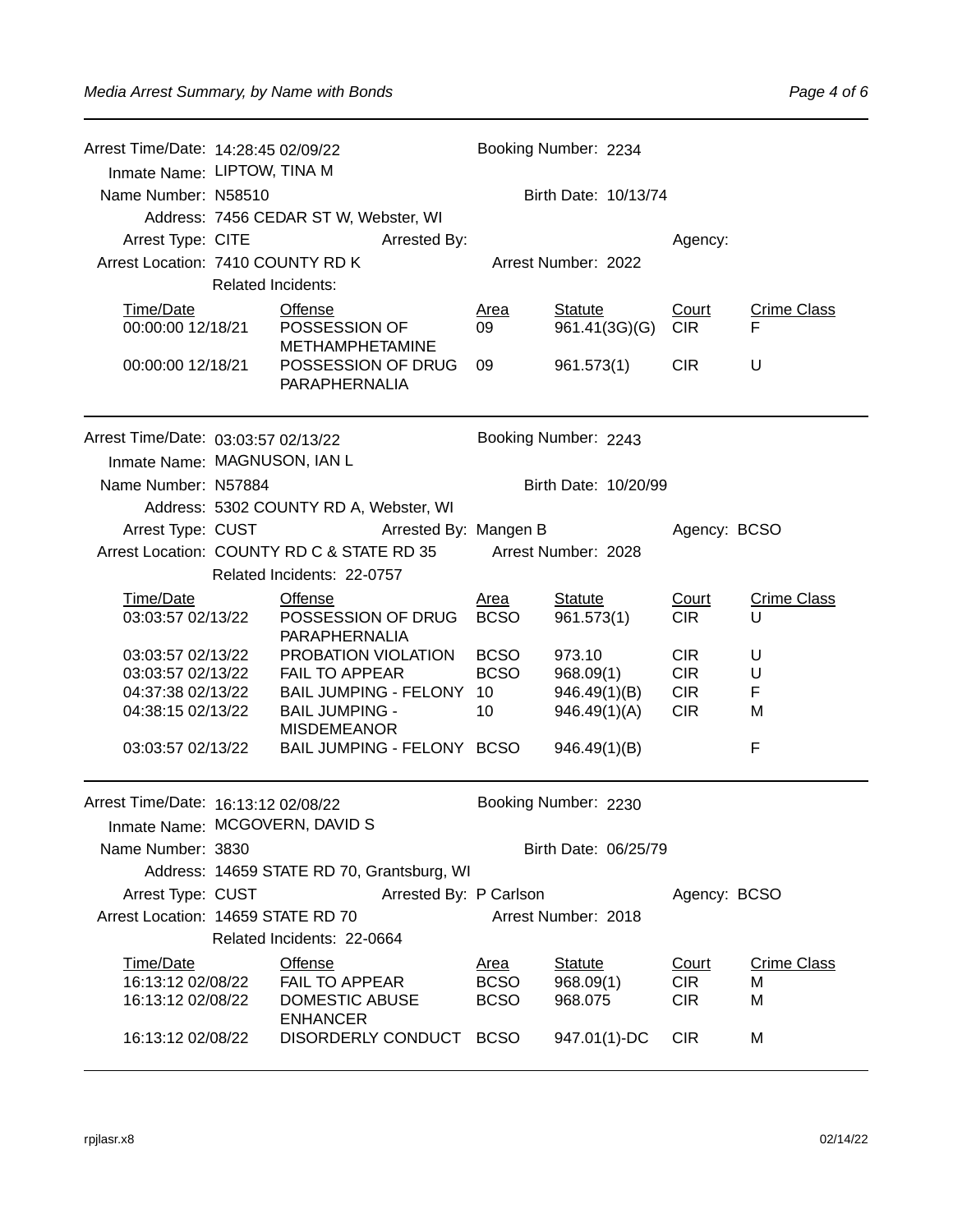| Arrest Time/Date: 09:54:46 02/07/22<br>Inmate Name: OLSON, JASON E |                                        |                                                                                                                                                 |                            | Booking Number: 2244 |                                                |                      |                     |                         |
|--------------------------------------------------------------------|----------------------------------------|-------------------------------------------------------------------------------------------------------------------------------------------------|----------------------------|----------------------|------------------------------------------------|----------------------|---------------------|-------------------------|
| Name Number: 191                                                   | Address: 5910 STATE RD 70, Webster, WI |                                                                                                                                                 |                            | Birth Date: 06/20/80 |                                                |                      |                     |                         |
| Arrest Type: CUST                                                  |                                        | Arrested By: G Chafer<br>Arrest Location: 25108 STATE RD 35; Probation and Arrest Number: 2030<br>Parole Building<br>Related Incidents: 22-0638 |                            | Agency: BCSO         |                                                |                      |                     |                         |
| Time/Date                                                          |                                        | <b>Offense</b><br>09:54:46 02/07/22 PROBATION VIOLATION                                                                                         |                            | <u>Area</u><br>09    | <b>Statute</b><br>973.10                       |                      | Court               | <b>Crime Class</b><br>U |
| Arrest Time/Date: 10:34:22 02/07/22<br>Inmate Name: OLSON, JASON E |                                        |                                                                                                                                                 |                            | Booking Number: 2226 |                                                |                      |                     |                         |
| Name Number: 191                                                   |                                        |                                                                                                                                                 |                            |                      |                                                | Birth Date: 06/20/80 |                     |                         |
| Arrest Location: PROBATION OFFICE                                  | <b>Related Incidents:</b>              | Address: 5910 STATE RD 70, Webster, WI<br>Arrest Type: CUST Arrested By: G Chafer                                                               | <b>Arrest Number: 2015</b> |                      |                                                |                      | Agency: BCSO        |                         |
| Time/Date                                                          |                                        | <b>Offense</b><br>10:35:24 02/07/22  PROBATION VIOLATION                                                                                        |                            | <u>Area</u><br>09    | <b>Statute</b><br>973.10                       |                      | Court<br><b>CIR</b> | <b>Crime Class</b><br>U |
|                                                                    |                                        |                                                                                                                                                 |                            |                      |                                                |                      |                     |                         |
| Arrest Time/Date: 10:45:34 02/09/22                                |                                        |                                                                                                                                                 |                            | Booking Number: 2231 |                                                |                      |                     |                         |
| Inmate Name: REYNOLDS, ANTHONY E<br>Name Number: N1137             |                                        |                                                                                                                                                 |                            |                      |                                                | Birth Date: 06/04/82 |                     |                         |
|                                                                    |                                        | Address: 4565 SAND POINT RD, Webster, WI                                                                                                        |                            |                      |                                                |                      |                     |                         |
| Arrest Location: 7410 COUNTY RD K                                  | <b>Related Incidents:</b>              | Arrest Type: CITE                                                                                                                               | Arrested By: L Wertz       | Arrest Number: 2019  |                                                |                      | Agency: BCSO        |                         |
| Time/Date<br>00:00:00 12/16/21                                     |                                        | <b>Offense</b><br>OPERATE M/V WHILE<br>REVOKED - REV DUE TO<br>ALCOHOL/CONTR<br>SUBS/REFUSAL                                                    |                            | Area<br>09           | <b>Statute</b><br>$343.44(1)(B)$ &<br>(2)(AR)2 |                      | Court<br><b>CIR</b> | <b>Crime Class</b><br>т |
| Inmate Name: SMITH, KENNETH F                                      |                                        |                                                                                                                                                 |                            | Booking Number: 2229 |                                                |                      |                     |                         |
| Arrest Time/Date: 23:45:54 02/07/22<br>Name Number: N20423         |                                        | Address: 26822 COUNTY RD H, Webster, WI                                                                                                         |                            |                      |                                                | Birth Date: 12/13/63 |                     |                         |